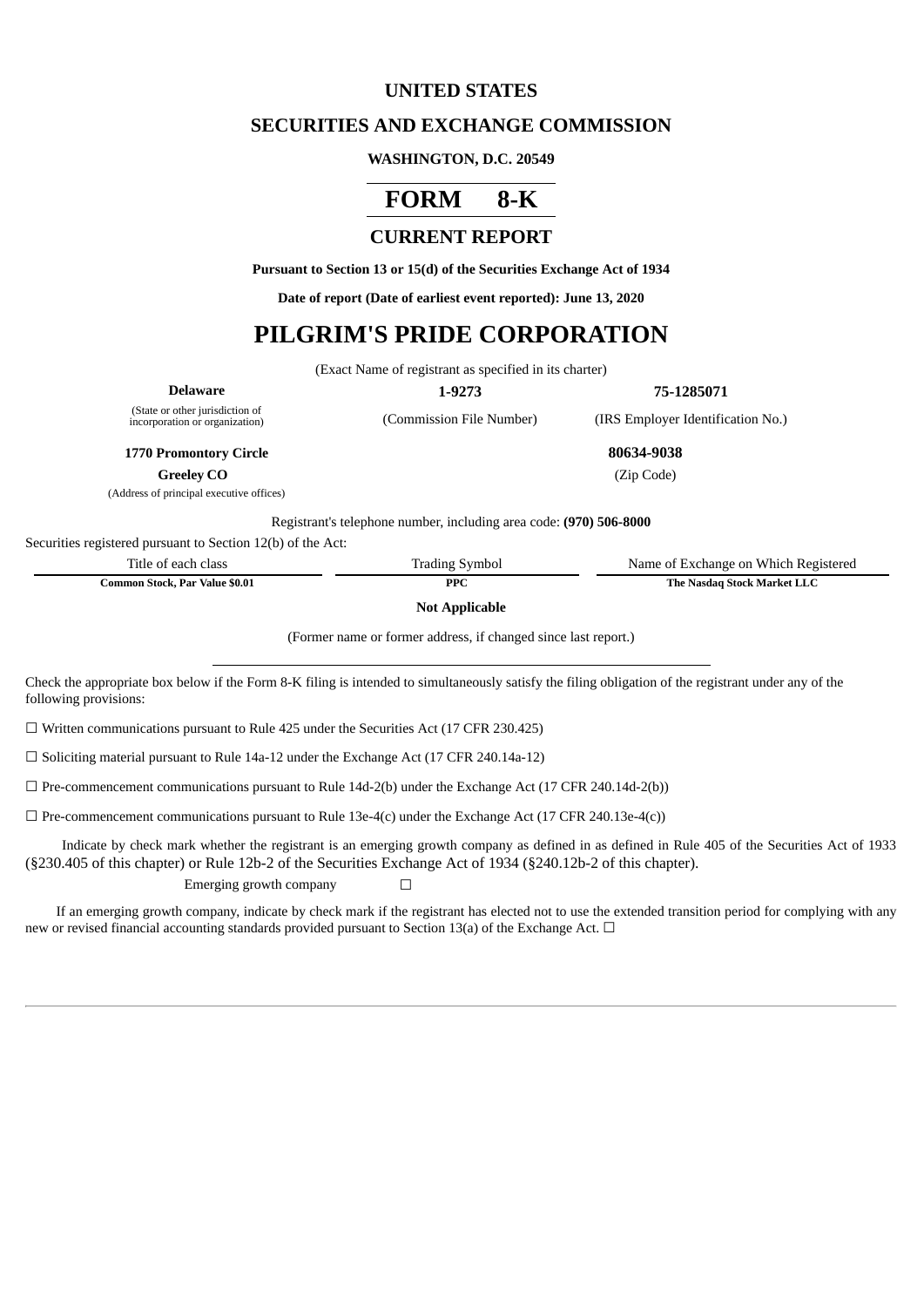#### Item 5.02. Departure of Directors or Certain Officers; Election of Directors; Appointment of Certain Officers; Compensatory Arrangements of **Certain Officers.**

#### *Leave of Absence for Chief Executive Officer*

Effective June 15, 2020, Jayson Penn, the President and Chief Executive Officer of Pilgrim's Pride Corporation (the "Company"), has begun a paid leave of absence from the Company. During his leave of absence, Mr. Penn intends to focus on his defense of the indictment against him by a Grand Jury in the United States District Court for the District of Colorado alleging violation of Section 1 of the Sherman Act, 15 U.S.C. Section 1, to which Mr. Penn has pleaded not guilty. Mr. Penn will continue to receive the same compensation package during his leave.

#### *Appointment of Interim Chief Executive Officer*

In connection with Mr. Penn's leave of absence, the Company's Board of Directors appointed Chief Financial Officer, Fabio Sandri, to serve as the Company's Interim President and Chief Executive Officer, effective June 15, 2020. Mr. Sandri, 48, served as our Chief Financial Officer since June 2011. As Interim President and Chief Executive Officer, Mr. Sandri will receive the same compensation package awarded for the chief executive officer role, as previously disclosed in our 2020 proxy statement filed with the Securities and Exchange Commission on March 27, 2020.

A copy of the press release issued by the Company on June 14, 2020 is filed as Exhibit 99.1 to this Form 8-K.

## **Item 9.01 Financial Statements and Exhibits.**

[Exhibit](#page-3-0) 9[9.1](#page-3-0) Press release dated June 15, 2020 Exhibit 104 Cover Page Interactive Data File formatted in iXBRL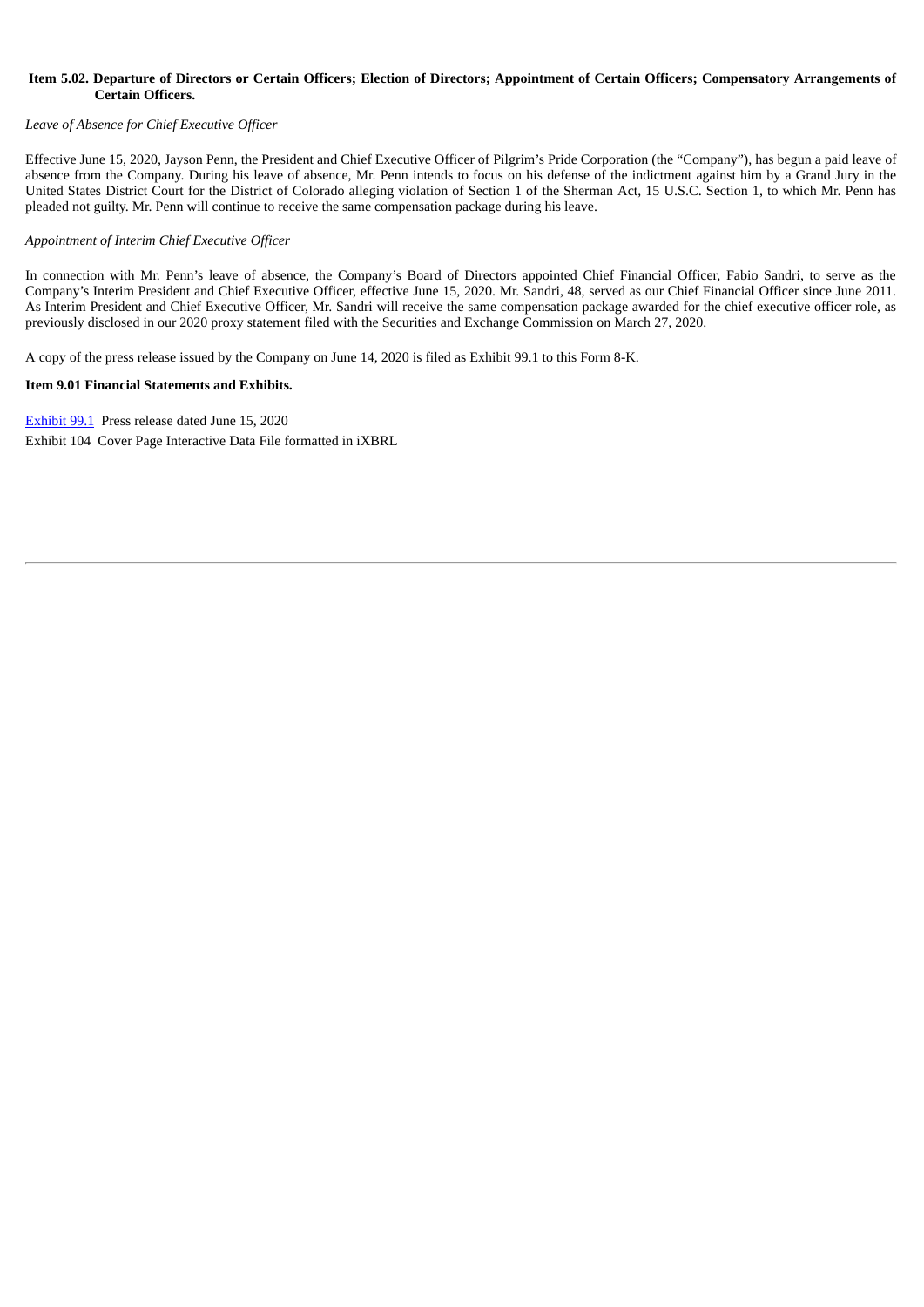### **SIGNATURE**

Pursuant to the requirements of the Securities Exchange Act of 1934, the registrant has duly caused this report to be signed on its behalf by the undersigned hereunto duly authorized.

PILGRIM'S PRIDE CORPORATION

Date: June 14, 2020 /s/ Fabio Sandri

Fabio Sandri Interim Chief Executive Officer and Chief Financial Officer